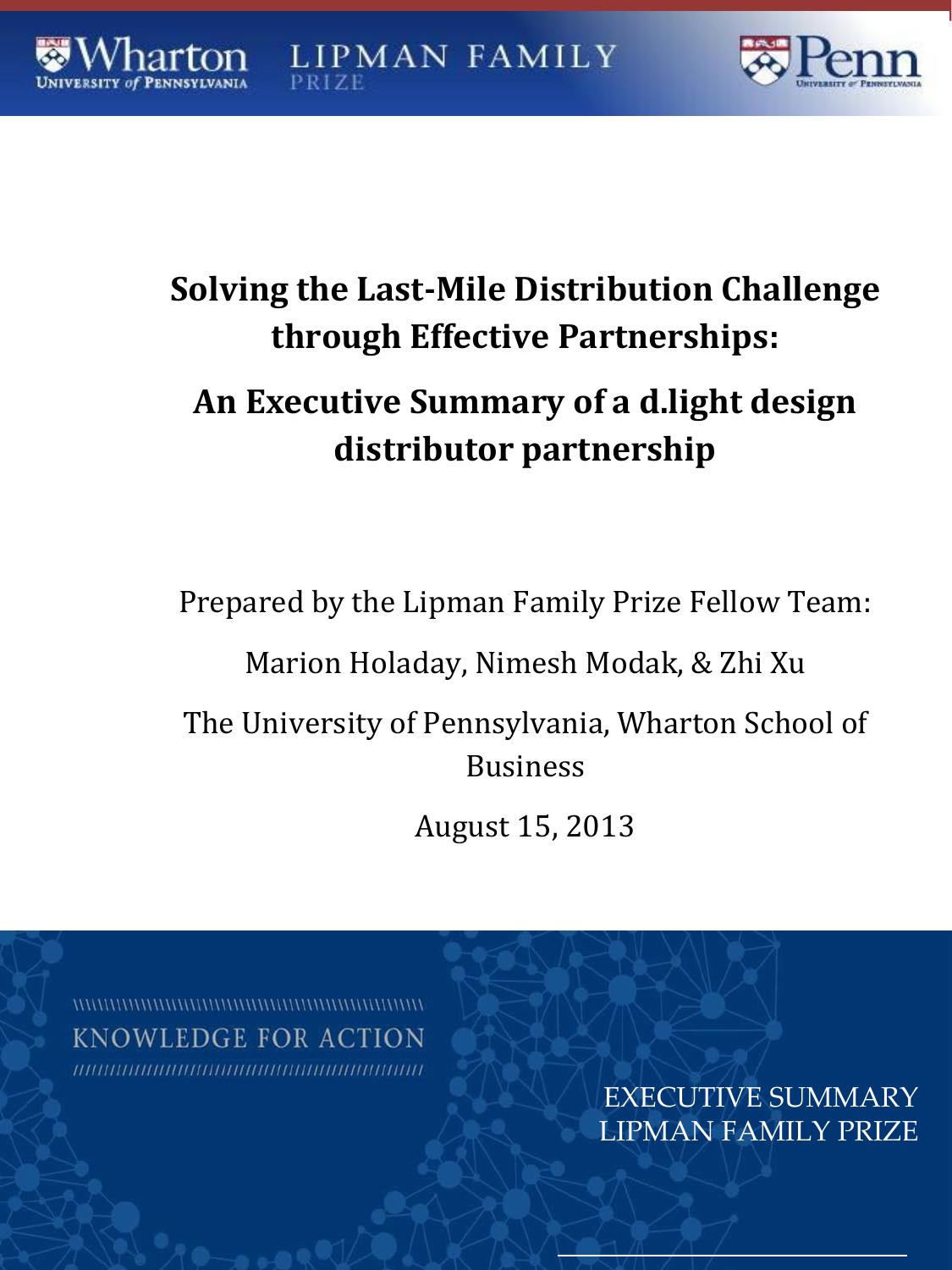## **CASE SUMMARY**

#### **Overview**

In 2004, Sam Goldman was serving as a Peace Corps Volunteer in Benin, a small country in West Africa, when he witnessed his neighbor's young son get badly burned by an overturned kerosene lamp. This moment of tragedy inspired Sam and co-founder Ned Tozun to start d.light design ("d.light"), a social enterprise that aims to increase access to reliable lighting and decrease dependence on kerosene by manufacturing high quality, affordable solar lanterns. They developed their first prototype as first-year MBA students at Stanford Graduate School of Business, and d.light was born by the time both graduated in 2007.

d.light relies on diverse partners to ensure it reaches those most in need. "We are our partners," says Darin Kingston, Social Performance Manager for d.light. Without innovative, effective distribution partners that can adapt to local conditions and constraints, d.light would not have the reach and impact that it has today.

In the spring of 2013, a team of Lipman Prize Fellows studied one of d.light's most successful organizational partnerships in order to identify its key components that inform its approach to improving and scaling its distribution model.

#### **Case Findings**

After reviewing literature and performing fieldwork, the Fellow team identified five key elements that have led to a successful partnership between d.light and its distribution partner:

- (1) Mission Alignment: Market-based Solutions to Social Problems
	- a. Both d.light and its partner share a common, underlying social purpose: to improve the quality of life for Bottom of the Pyramid (BOP) communities. Mission alignment can provide a solid foundation for a partnership between mission-driven organizations and social enterprises that have a triple bottom line like d.light.
- (2) Customer Focus: Seeking out and Addressing Core Needs and Concerns
	- a. d.light and its partner have demonstrated a customer-focused approach by communicating directly with beneficiaries and responding to their feedback. For example, d.light and its partner use "seeding" and "sampling" tactics to engage customers and collect initial feedback on product design and performance.
- (3) Ear to the Ground: Organization, Communication, and Responsiveness
	- a. The partner's unique organizational structure and extensive communications network has enabled it to build a highly successful grassroots presence in its target communities. By having an "ear to the ground", the partner has been able to effectively monitor product quality and service delivery across 2,000 villages and quickly channel feedback from the field to its leadership.
- (4) Non-Financial Incentives: Social Capital to Motivate and Inspire
	- a. The partner has instilled a sense of ownership in a common cause among community leadership groups: meeting the demand for access to reliable electricity. As a result, these groups are motivated by their commitment to serving and improving the community, rather than financial incentives.